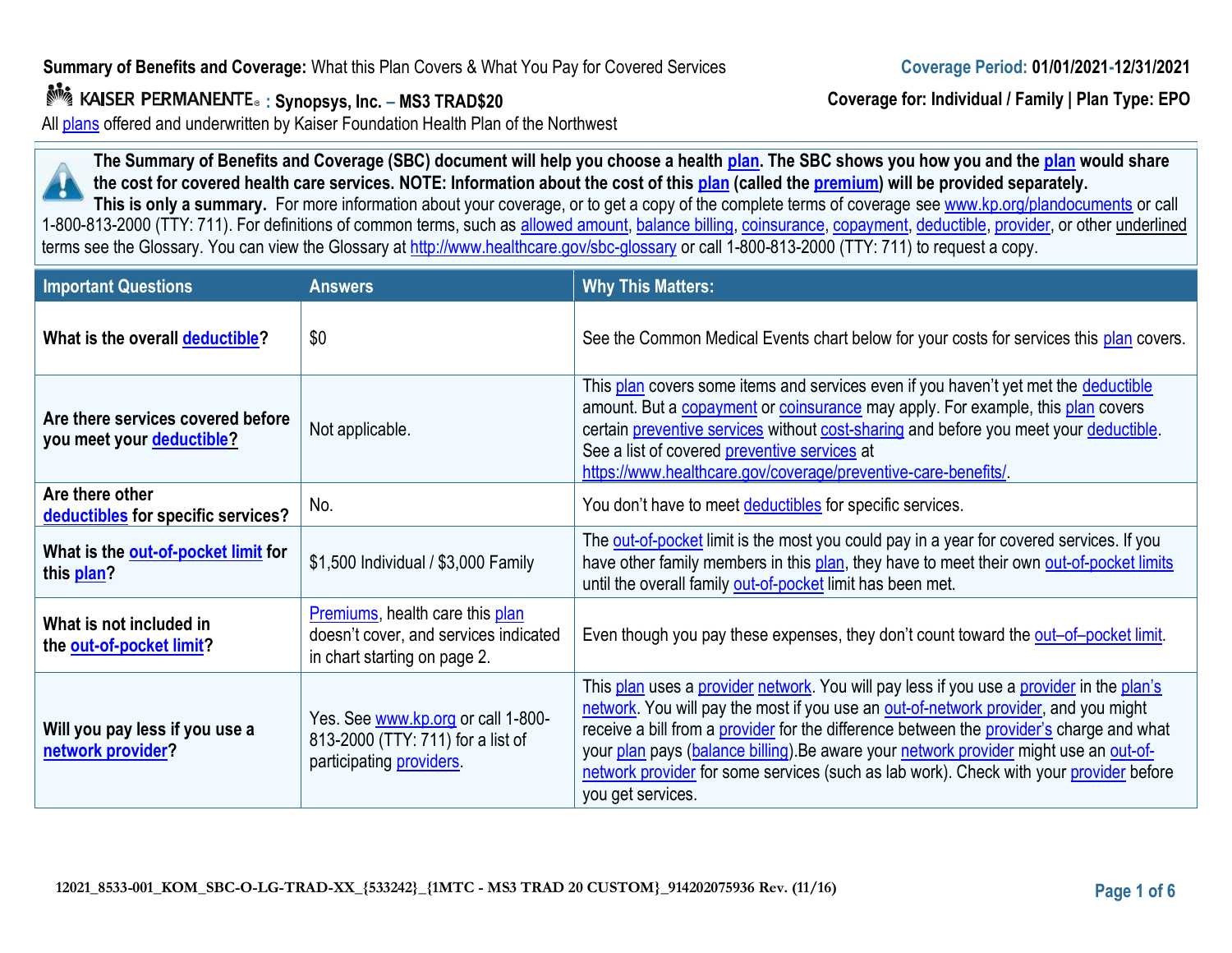| Do you need a referral to see a | Yes, but you may self-refer to certain   This plan will pay some or all of the costs to see a specialist for covered services but only |
|---------------------------------|----------------------------------------------------------------------------------------------------------------------------------------|
| specialist?                     | I if you have a referral before you see the specialist.                                                                                |

| All copayment and coinsurance costs shown in this chart are after your deductible has been met, if a deductible applies.                                                |                                                     |                                                                            |                                                              |                                                                                                                                                                    |  |
|-------------------------------------------------------------------------------------------------------------------------------------------------------------------------|-----------------------------------------------------|----------------------------------------------------------------------------|--------------------------------------------------------------|--------------------------------------------------------------------------------------------------------------------------------------------------------------------|--|
| <b>Common</b>                                                                                                                                                           | <b>Services You May Need</b>                        |                                                                            | <b>What You Will Pay</b>                                     | <b>Limitations, Exceptions, &amp; Other</b><br><b>Important Information</b>                                                                                        |  |
| <b>Medical Event</b>                                                                                                                                                    |                                                     | <b>Select Provider</b><br>(You will pay the least)                         | <b>Non-Participating Provider</b><br>(You will pay the most) |                                                                                                                                                                    |  |
|                                                                                                                                                                         | Primary care visit to treat<br>an injury or illness | $$30 / v$ isit                                                             | Not covered                                                  | None                                                                                                                                                               |  |
| If you visit a health                                                                                                                                                   | <b>Specialist visit</b>                             | $$40 / v$ isit                                                             | Not covered                                                  | None                                                                                                                                                               |  |
| care provider's<br>office or clinic                                                                                                                                     | Preventive care/screening/<br>immunization          | No charge                                                                  | Not covered                                                  | You may have to pay for services that aren't<br>preventive. Ask your provider if the services<br>needed are preventive. Then check what<br>your plan will pay for. |  |
| If you have a test                                                                                                                                                      | Diagnostic test (x-ray,<br>blood work)              | X-ray: \$30 / visit<br>Lab tests: \$30 / visit                             | Not covered                                                  | None                                                                                                                                                               |  |
|                                                                                                                                                                         | Imaging (CT/PET scans,<br>MRI <sub>s</sub> )        | \$50 / visit                                                               | Not covered                                                  | Some services may require prior<br>authorization.                                                                                                                  |  |
| If you need drugs<br>to treat your illness<br>or condition<br>More information<br>about <b>prescription</b><br>drug coverage is<br>available at<br>www.kp.org/formulary | Generic drugs                                       | \$10 (retail); \$20 (mail order) /<br>prescription                         | Not covered                                                  | Up to a 30-day supply (retail); up to a 90-day<br>supply (mail order). Subject to formulary<br>quidelines.                                                         |  |
|                                                                                                                                                                         | Preferred brand drugs                               | \$30 (retail); \$60 (mail order) /<br>prescription                         | Not covered                                                  | Up to a 30-day supply (retail); up to a 90-day<br>supply (mail order). Subject to formulary<br>guidelines.                                                         |  |
|                                                                                                                                                                         | Non-preferred brand drugs                           | Applicable Generic or Preferred<br>brand drug cost shares.                 | Not covered                                                  | Up to a 30-day supply (retail); up to a 90-day<br>supply (mail order). Subject to formulary<br>guidelines, when approved through<br>exception process.             |  |
|                                                                                                                                                                         | <b>Specialty drugs</b>                              | Applicable Generic, Preferred,<br>Non-Preferred brand drug cost<br>shares. | Not covered                                                  | Up to a 30-day supply (retail). Subject to<br>formulary guidelines, when approved<br>through exception process.                                                    |  |
| If you have<br>outpatient surgery                                                                                                                                       | Facility fee (e.g., ambulatory<br>surgery center)   | \$40 / visit                                                               | Not covered                                                  | Prior authorization required.                                                                                                                                      |  |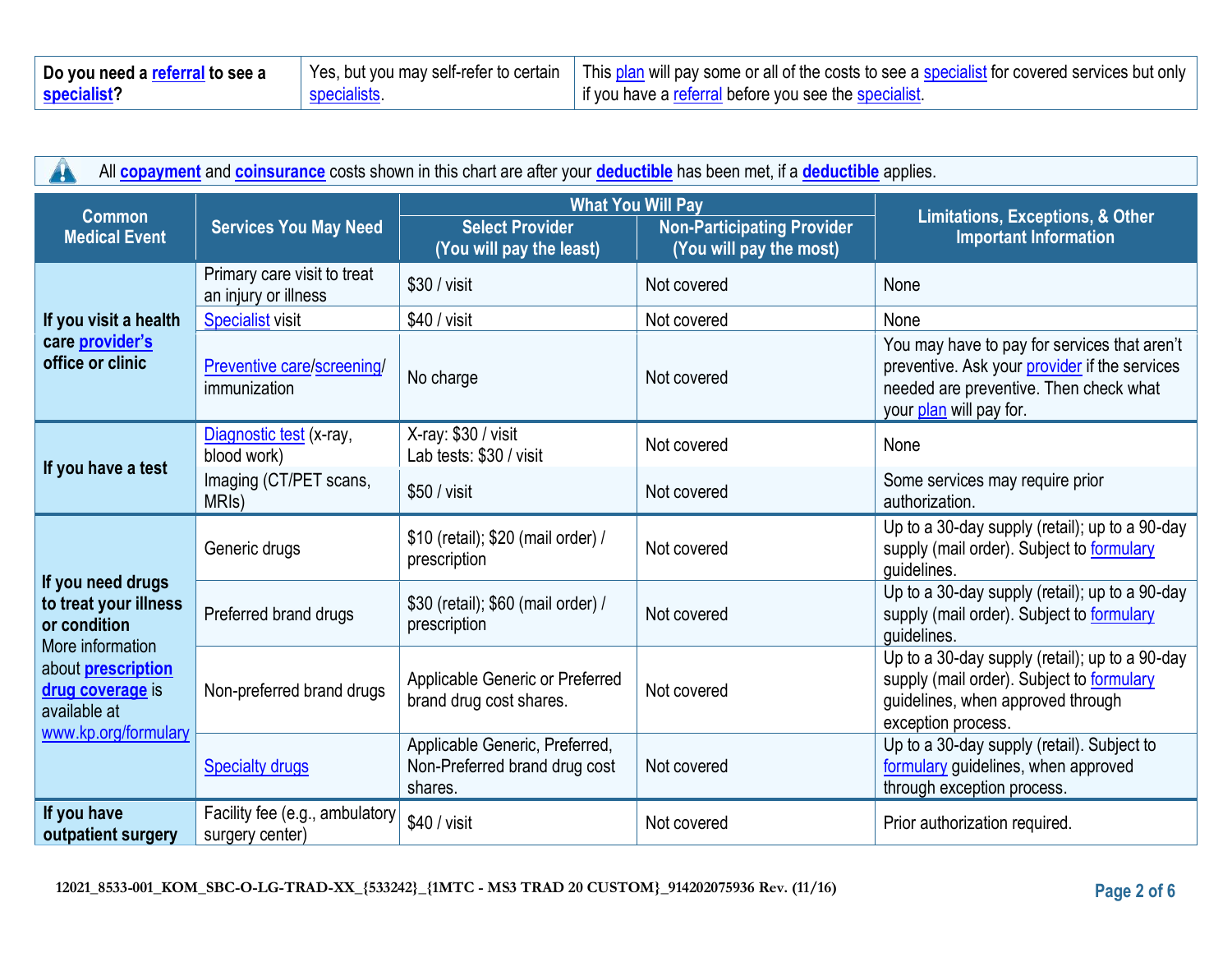|                                                               |                                              | <b>What You Will Pay</b>                                 |                                                              |                                                                                                                                                                                                   |
|---------------------------------------------------------------|----------------------------------------------|----------------------------------------------------------|--------------------------------------------------------------|---------------------------------------------------------------------------------------------------------------------------------------------------------------------------------------------------|
| <b>Common</b><br><b>Medical Event</b>                         | <b>Services You May Need</b>                 | <b>Select Provider</b><br>(You will pay the least)       | <b>Non-Participating Provider</b><br>(You will pay the most) | <b>Limitations, Exceptions, &amp; Other</b><br><b>Important Information</b>                                                                                                                       |
|                                                               | Physician/surgeon fees                       | Included in facility fee                                 | Not covered                                                  | Prior authorization required.                                                                                                                                                                     |
| If you need<br>immediate medical<br>attention                 | <b>Emergency room care</b>                   | \$125 / visit                                            | \$125 / visit                                                | Copayment waived if admitted directly to the<br>hospital as an inpatient.                                                                                                                         |
|                                                               | <b>Emergency medical</b><br>transportation   | \$50 / trip                                              | \$50 / trip                                                  | None                                                                                                                                                                                              |
|                                                               | <b>Urgent care</b>                           | \$30 / visit                                             | \$30 / visit                                                 | Non-participating providers covered when<br>temporarily outside the service area.                                                                                                                 |
| If you have a                                                 | Facility fee (e.g., hospital<br>room)        | \$400 / admission                                        | Not covered                                                  | Prior authorization required.                                                                                                                                                                     |
| hospital stay                                                 | Physician/surgeon fees                       | Included in facility fee                                 | Not covered                                                  | Prior authorization required.                                                                                                                                                                     |
| If you need mental<br>health, behavioral                      | Outpatient services                          | \$30 / visit                                             | Not covered                                                  | None                                                                                                                                                                                              |
| health, or substance<br>abuse services                        | Inpatient services                           | \$400 / admission                                        | Not covered                                                  | Prior authorization required.                                                                                                                                                                     |
| If you are pregnant                                           | Office visits                                | No charge                                                | Not covered                                                  | Depending on the type of services, a<br>copayment, coinsurance, or deductible may<br>apply. Maternity care may include tests and<br>services described elsewhere in the SBC<br>(i.e. ultrasound.) |
|                                                               | Childbirth/delivery<br>professional services | Included in facility fee                                 | Not covered                                                  | None                                                                                                                                                                                              |
|                                                               | Childbirth/delivery facility<br>services     | \$400 / admission                                        | Not covered                                                  | None                                                                                                                                                                                              |
| If you need help<br>recovering or have<br>other special needs | Home health care                             | No charge                                                | Not covered                                                  | 130 visit limit / year. Prior authorization<br>required.                                                                                                                                          |
|                                                               | <b>Rehabilitation services</b>               | Outpatient: \$30 / visit<br>Inpatient: \$400 / admission | Not covered                                                  | Outpatient: 20 visit limit / year. Prior<br>authorization required.<br>Inpatient: Prior authorization required.                                                                                   |
|                                                               | <b>Habilitation services</b>                 | \$30 / visit                                             | Not covered                                                  | 20 visit limit / therapy / year. Prior<br>authorization required.                                                                                                                                 |
|                                                               | <b>Skilled nursing care</b>                  | No charge                                                | Not covered                                                  | 100 day limit / year. Prior authorization                                                                                                                                                         |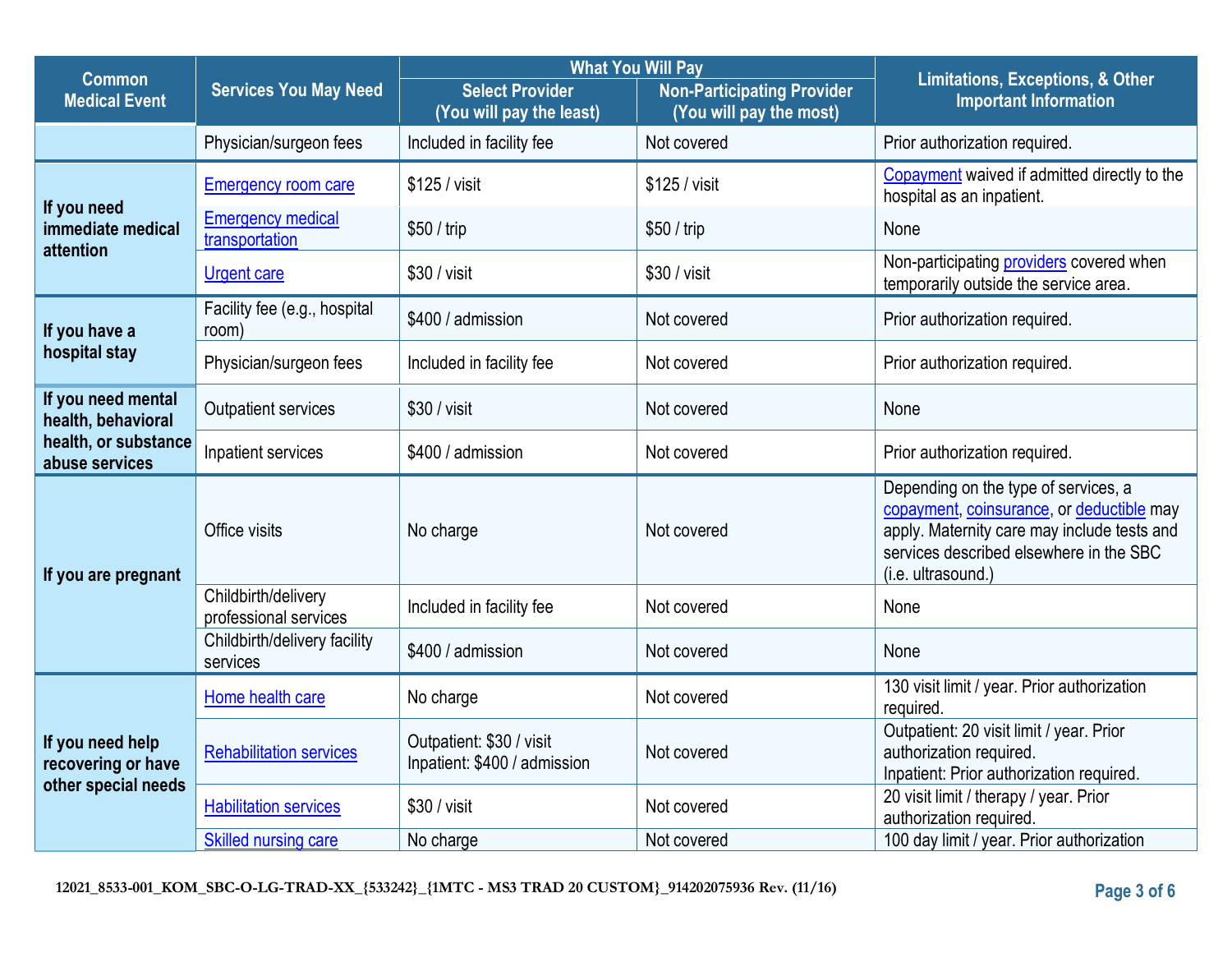| <b>Common</b><br><b>Medical Event</b>     |                              |                                                    | <b>What You Will Pay</b>                                     |                                                                          |  |
|-------------------------------------------|------------------------------|----------------------------------------------------|--------------------------------------------------------------|--------------------------------------------------------------------------|--|
|                                           | <b>Services You May Need</b> | <b>Select Provider</b><br>(You will pay the least) | <b>Non-Participating Provider</b><br>(You will pay the most) | Limitations, Exceptions, & Other<br><b>Important Information</b>         |  |
|                                           |                              |                                                    |                                                              | required.                                                                |  |
|                                           | Durable medical<br>equipment | 20% coinsurance                                    | Not covered                                                  | Subject to <b>formulary</b> guidelines. Prior<br>authorization required. |  |
|                                           | <b>Hospice services</b>      | No charge                                          | Not covered                                                  | Prior authorization required.                                            |  |
| If your child needs<br>dental or eye care | Children's eye exam          | \$30 / visit for refractive exam                   | Not covered                                                  | None                                                                     |  |
|                                           | Children's glasses           | Not covered                                        | Not covered                                                  | None                                                                     |  |
|                                           | Children's dental checkups   | Not covered                                        | Not covered                                                  | None                                                                     |  |

## **Excluded Services & Other Covered Services**

**Services Your [Plan](https://www.healthcare.gov/sbc-glossary/#plan) Generally Does NOT Cover (Check your policy or [plan](https://www.healthcare.gov/sbc-glossary/#plan) document for more information and a list of any other [excluded services.](https://www.healthcare.gov/sbc-glossary/#excluded-services))** • Children's glasses Cosmetic surgery • Dental care (Adult and Child) • Infertility treatment Long-term care • Non-emergency care when traveling outside the U.S • Private-duty nursing • Routine foot care • Weight loss programs **Other Covered Services (Limitations may apply to these services. This isn't a complete list. Please see your [plan](https://www.healthcare.gov/sbc-glossary/#plan) document.)** • Acupuncture (physician referred) • Bariatric surgery • Chiropractic care (20 visit limit / year) • Hearing aids (Adult - \$1,000 limit / ear / 3 years) (dependents under age 26 - 1 aid / ear, every 36 months) • Routine eye care (Adult)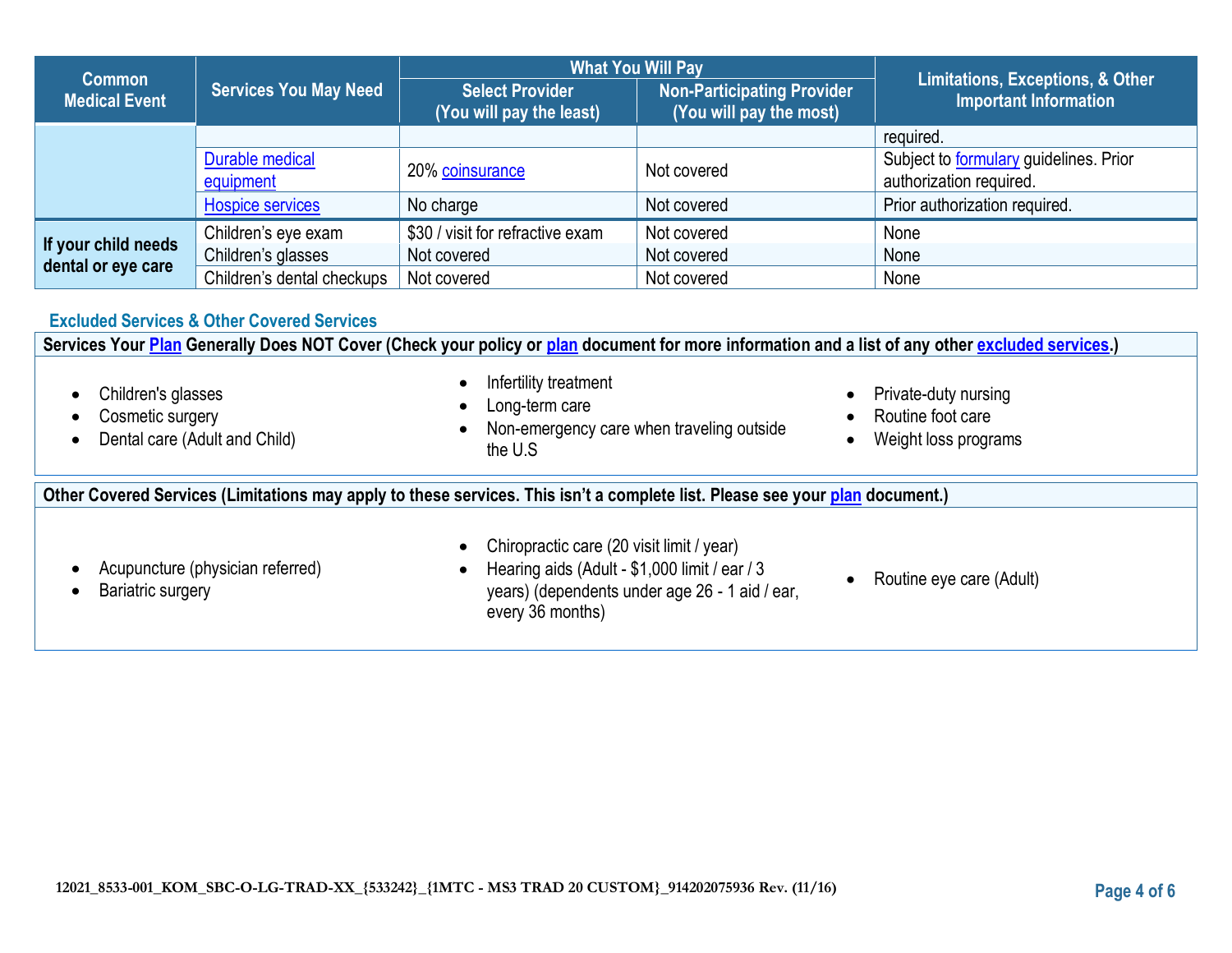Your Rights to Continue Coverage: There are agencies that can help if you want to continue your coverage after it ends. The contact information for those agencies is shown in the chart below. Other coverage options may be available to you, too, including buying individual insurance coverage through the Health Insurance [Marketplace.](https://www.healthcare.gov/sbc-glossary/#marketplace) For more information about the [Marketplace,](https://www.healthcare.gov/sbc-glossary/#marketplace) visit [www.HealthCare.gov](http://www.healthcare.gov/) or call 1-800-318-2596.

Your Grievance and Appeals Rights: There are agencies that can help if you have a complaint against your [plan](https://www.healthcare.gov/sbc-glossary/#plan) for a denial of a [claim.](https://www.healthcare.gov/sbc-glossary/#claim) This complaint is called a [grievance](https://www.healthcare.gov/sbc-glossary/#grievance) or [appeal.](https://www.healthcare.gov/sbc-glossary/#appeal) For more information about your rights, look at the explanation of benefits you will receive for that medical [claim.](https://www.healthcare.gov/sbc-glossary/#claim) Your [plan](https://www.healthcare.gov/sbc-glossary/#plan) documents also provide complete information on how to submit a [claim,](https://www.healthcare.gov/sbc-glossary/#claim) [appeal,](https://www.healthcare.gov/sbc-glossary/#appeal) or a [grievance](https://www.healthcare.gov/sbc-glossary/#grievance) for any reason to your [plan.](https://www.healthcare.gov/sbc-glossary/#plan) For more information about your rights, this notice, or assistance, contact the agencies in the chart below.

| Kaiser Permanente Member Services                                                            | 1-800-813-2000 (TTY: 711) or www.kp.org/memberservices |
|----------------------------------------------------------------------------------------------|--------------------------------------------------------|
| Department of Labor's Employee Benefits Security Administration                              | 1-866-444-EBSA (3272) or www.dol.gov/ebsa/healthreform |
| Department of Health & Human Services, Center for Consumer Information & Insurance Oversight | 1-877-267-2323 x61565 or www.ccijo.cms.gov             |
| Oregon Division of Financial Services                                                        | 1-888-877-4894 or www.dfr.oregon.gov                   |
| Washington Department of Insurance                                                           | 1-800 - 562 - 6900 or www.insurance.wa.gov             |

**Contact Information for Your Rights to Continue Coverage & Your Grievance and Appeals Rights:**

## **Does this [plan](https://www.healthcare.gov/sbc-glossary/#plan) provide Minimum Essential Coverage? Yes**

[Minimum Essential Coverage](https://www.healthcare.gov/sbc-glossary/#minimum-essential-coverage) generally include[s plans,](https://www.healthcare.gov/sbc-glossary/#plan) health insurance available through the Marketplace or other individual market policies, Medicare, Medicaid, CHIP, TRICARE, and certain other coverage. If you are eligible for certain types of [Minimum Essential Coverage](https://www.healthcare.gov/sbc-glossary/#minimum-essential-coverage) you may not be eligible for the [premium tax credit.](https://www.healthcare.gov/sbc-glossary/#premium-tax-credits)

## **Does this [plan](https://www.healthcare.gov/sbc-glossary/#plan) meet the Minimum Value Standards? Yes**

If your [plan](https://www.healthcare.gov/sbc-glossary/#plan) doesn't meet the [Minimum Value Standards,](https://www.healthcare.gov/sbc-glossary/#minimum-value-standard) you may be eligible for a [premium tax credit](https://www.healthcare.gov/sbc-glossary/#premium-tax-credits) to help you pay for a [plan](https://www.healthcare.gov/sbc-glossary/#plan) through the [Marketplace.](https://www.healthcare.gov/sbc-glossary/#marketplace)

#### **Language Access Services:**

[Spanish (Español): Para obtener asistencia en Español, llame al 1-800-813-2000 (TTY: 711). [Tagalog (Tagalog): Kung kailangan ninyo ang tulong sa Tagalog tumawag sa 1-800-813-2000 (TTY: 711). [Chinese (中文): 如果需要中文的帮助,请拨打这个号码 1-800-813-2000 (TTY: 711). [Navajo (Dine): Dinek'ehgo shika at'ohwol ninisingo, kwiijigo holne' 1-800-813-2000 (TTY: 711).

*To see examples of how this [plan](https://www.healthcare.gov/sbc-glossary/#plan) might cover costs for a sample medical situation, see the next section.*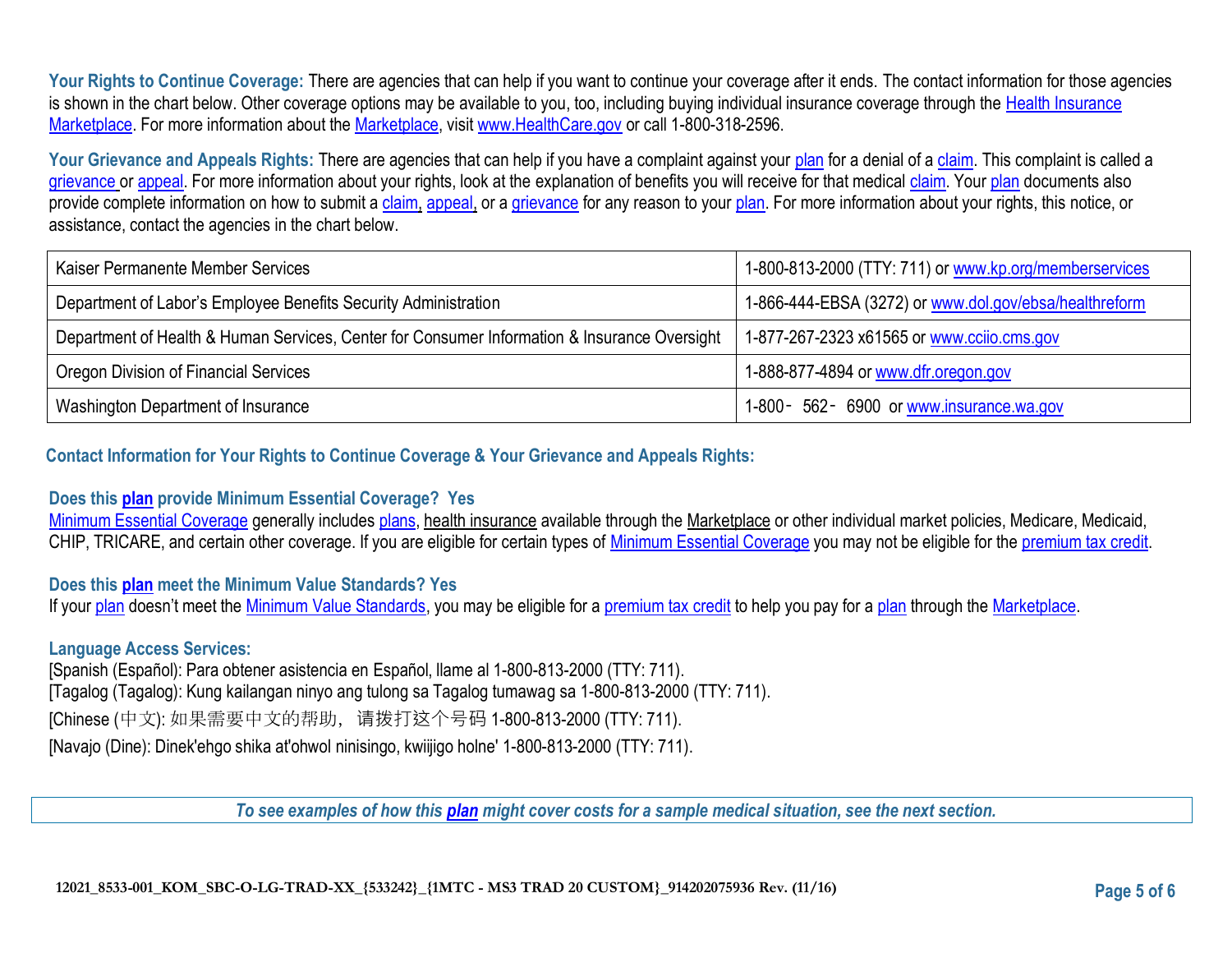**The total Peg would pay is \$1,060**



This is not a cost estimator. Treatments shown are just examples of how thi[s plan](https://www.healthcare.gov/sbc-glossary/#plan) might cover medical care. Your actual costs will be different depending on the actual care you receive, the prices your [providers](https://www.healthcare.gov/sbc-glossary/#provider) charge, and many other factors. Focus on the [cost sharing](https://www.healthcare.gov/sbc-glossary/#cost-sharing) amounts [\(deductibles,](https://www.healthcare.gov/sbc-glossary/#deductible) [copayments](https://www.healthcare.gov/sbc-glossary/#copayment) and [coinsurance\)](https://www.healthcare.gov/sbc-glossary/#coinsurance) and [excluded services](https://www.healthcare.gov/sbc-glossary/#excluded-services) under the [plan.](https://www.healthcare.gov/sbc-glossary/#plan) Use this information to compare the portion of costs you might pay under different health [plans.](https://www.healthcare.gov/sbc-glossary/#plan) Please note these coverage examples are based on self-only coverage.

| Peg is Having a Baby<br>(9 months of in-network pre-natal care and a<br>hospital delivery)                                                                                                                                                                                   |                              | <b>Managing Joe's Type 2 Diabetes</b><br>(a year of routine in-network care of a well-<br>controlled condition)                                                                                                                       |                              | <b>Mia's Simple Fracture</b><br>(in-network emergency room visit and follow<br>up care)                                                                                                                                   |                              |
|------------------------------------------------------------------------------------------------------------------------------------------------------------------------------------------------------------------------------------------------------------------------------|------------------------------|---------------------------------------------------------------------------------------------------------------------------------------------------------------------------------------------------------------------------------------|------------------------------|---------------------------------------------------------------------------------------------------------------------------------------------------------------------------------------------------------------------------|------------------------------|
| The plan's overall deductible<br>Specialist copayment<br>Hospital (facility) copayment<br>Other (blood work) copayment                                                                                                                                                       | \$0<br>\$40<br>\$400<br>\$30 | The plan's overall deductible<br>Specialist copayment<br>Hospital (facility) copayment<br>Other (blood work) copayment                                                                                                                | \$0<br>\$40<br>\$400<br>\$30 | The plan's overall deductible<br>Specialist copayment<br>Hospital (facility) copayment<br>Other (x-ray) copayment                                                                                                         | \$0<br>\$40<br>\$400<br>\$30 |
| This EXAMPLE event includes services like:<br>Specialist office visits (prenatal care)<br><b>Childbirth/Delivery Professional Services</b><br><b>Childbirth/Delivery Facility Services</b><br>Diagnostic tests (ultrasounds and blood work)<br>Specialist visit (anesthesia) |                              | This EXAMPLE event includes services like:<br><b>Primary care physician office visits (including</b><br>disease education)<br>Diagnostic tests (blood work)<br><b>Prescription drugs</b><br>Durable medical equipment (glucose meter) |                              | This EXAMPLE event includes services like:<br><b>Emergency room care (including medical</b><br>supplies)<br>Diagnostic test (x-ray)<br>Durable medical equipment (crutches)<br>Rehabilitation services (physical therapy) |                              |
| <b>Total Example Cost</b>                                                                                                                                                                                                                                                    | \$12,800                     | <b>Total Example Cost</b>                                                                                                                                                                                                             | \$5,600                      | <b>Total Example Cost</b>                                                                                                                                                                                                 | \$2,800                      |
| In this example, Peg would pay:                                                                                                                                                                                                                                              |                              | In this example, Joe would pay:                                                                                                                                                                                                       |                              | In this example, Mia would pay:                                                                                                                                                                                           |                              |
| Cost Sharing                                                                                                                                                                                                                                                                 |                              | <b>Cost Sharing</b>                                                                                                                                                                                                                   |                              | <b>Cost Sharing</b>                                                                                                                                                                                                       |                              |
| <b>Deductibles</b>                                                                                                                                                                                                                                                           | \$0                          | <b>Deductibles</b>                                                                                                                                                                                                                    | \$0                          | <b>Deductibles</b>                                                                                                                                                                                                        | \$0                          |
| <b>Copayments</b>                                                                                                                                                                                                                                                            | \$1,000                      | <b>Copayments</b>                                                                                                                                                                                                                     | \$1,100                      | Copayments                                                                                                                                                                                                                | \$800                        |
| <b>Coinsurance</b>                                                                                                                                                                                                                                                           | \$0                          | Coinsurance                                                                                                                                                                                                                           | \$10                         | Coinsurance                                                                                                                                                                                                               | \$50                         |
| What isn't covered                                                                                                                                                                                                                                                           |                              | What isn't covered                                                                                                                                                                                                                    |                              | What isn't covered                                                                                                                                                                                                        |                              |
| Limits or exclusions                                                                                                                                                                                                                                                         | \$60                         | Limits or exclusions                                                                                                                                                                                                                  | \$0                          | Limits or exclusions                                                                                                                                                                                                      | \$0                          |

**The total Joe would pay is \$1,110**

**The total Mia would pay is \$850**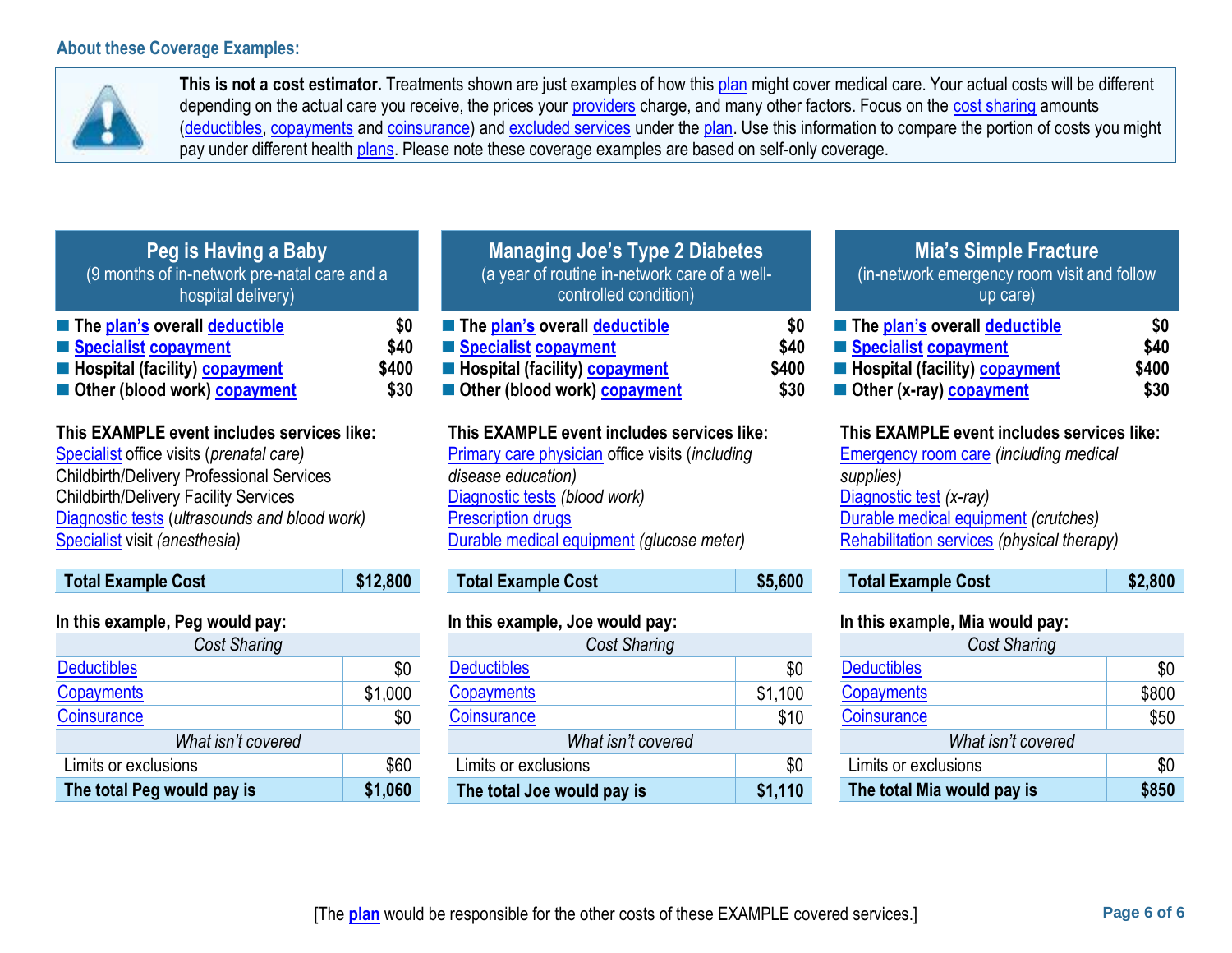# **NONDISCRIMINATION NOTICE**

Kaiser Foundation Health Plan of the Northwest (Kaiser Health Plan) complies with applicable federal civil rights laws and does not discriminate on the basis of race, color, national origin, age, disability, or sex. Kaiser Health Plan does not exclude people or treat them differently because of race, color, national origin, age, disability, or sex. We also:

- Provide no cost aids and services to people with disabilities to communicate effectively with us, such as:
	- Qualified sign language interpreters
	- Written information in other formats, such as large print, audio, and accessible electronic formats
- Provide no cost language services to people whose primary language is not English, such as:
	- Qualified interpreters
	- Information written in other languages

If you need these services, call 1-800-813-2000 (TTY: 711)

If you believe that Kaiser Health Plan has failed to provide these services or discriminated in another way on the basis of race, color, national origin, age, disability, or sex, you can file a grievance by mail or phone at: Member Relations, Attention: Kaiser Civil Rights Coordinator, 500 NE Multnomah St. Ste 100, Portland, OR 97232, telephone number: 1-800-813-2000.

You can also file a civil rights complaint with the U.S. Department of Health and Human Services, Office for Civil Rights electronically through the Office for Civil Rights Complaint Portal, available at https://ocrportal.hhs.gov/ocr/portal/lobby.jsf. or by mail or phone at: U.S. Department of Health and Human Services, 200 Independence Avenue SW., Room 509F, HHH Building, Washington, DC 20201, 1-800-368-1019, 1-800-537-7697 (TDD). Complaint forms are available at http://www.hhs.gov/ocr/office/file/index.html.

## **HELP IN YOUR LANGUAGE**

ATTENTION: If you speak English, language assistance services, free of charge, are available to you. Call 1-800-813-2000 (TTY: 711).

አማርኛ (Amharic) ማስታወሻ: የሚናገሩት ቋንቋ አማርኛ ከሆነ የትርጉም እርዳታ ድርጅቶች፣ በነጻ ሲያባዝዎት ተዘጋጀተዋል፡ ወደ ሚከተለው ቁጥር ይደውሱ 1-800-813-2000 (TTY: 711).

ا**لعربية (Arabi**c) **ملحوظة:** إذا كنت تتحدث الحريبة، فإن خدمات المساعدة اللغوية نُتَوافر لَكَ بِالْمجانِ. اتصل برعَم 2000-813-1-800 (711: TTY).

中文 (Chinese) 注意:如果您使用繁體中文,您可以免 費獲得語言援助服務。請致電 1-800-813-2000  $(TTY: 711)$